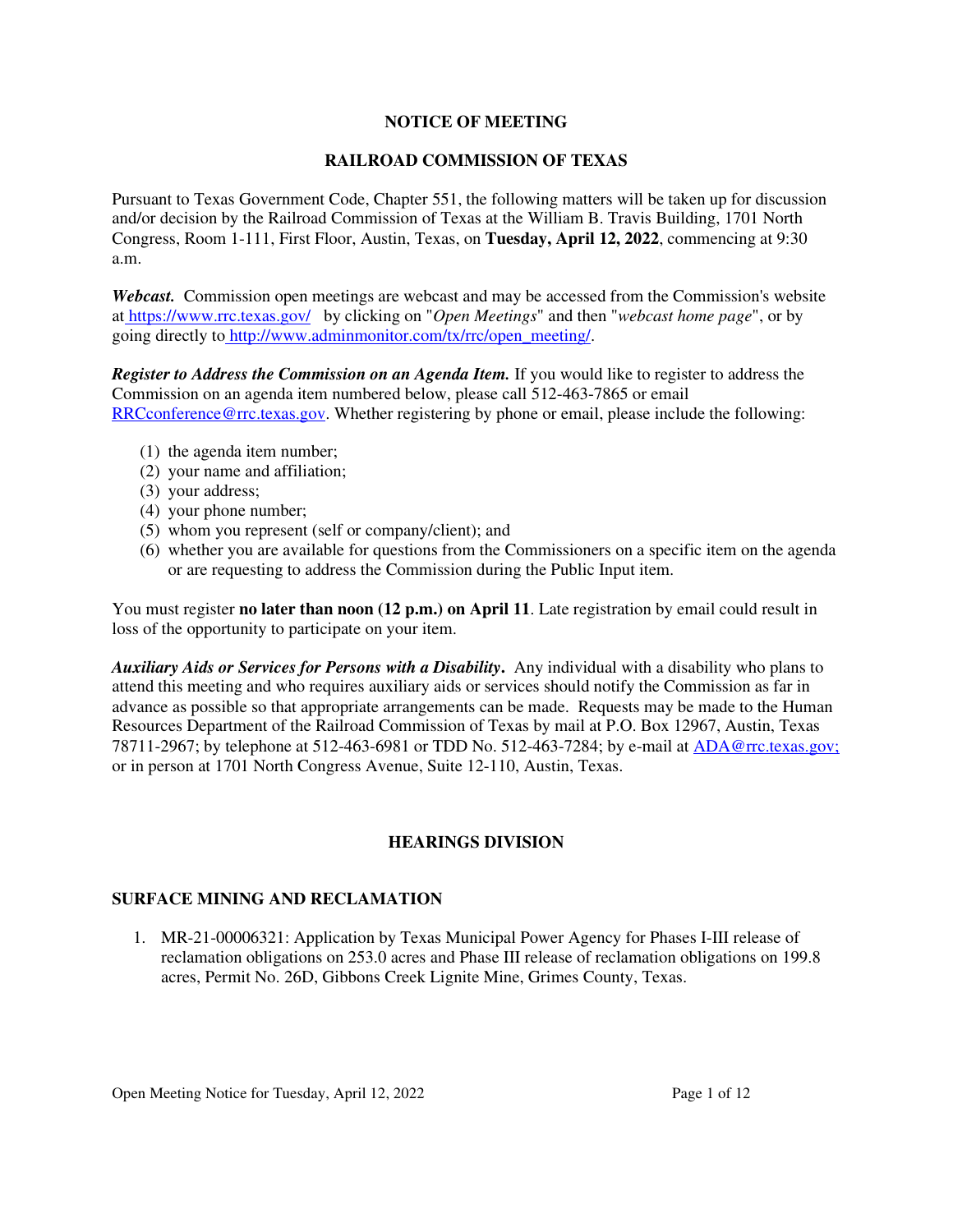# **OIL AND GAS**

- 2. OG-21-00006266: Application of Caliber Oil & Gas, LLC pursuant to the Mineral Interest Pooling Act for the Ranchland B Unit (52984) Lease, Spraberry (Trend Area) Field, Midland County, Texas; District 08.
- 3. OG-21-00006269: Application of Caliber Oil & Gas, LLC pursuant to the Mineral Interest Pooling Act for the Ranchland C Unit (53995) Lease, Spraberry (Trend Area) Field, Midland County, Texas; District 08.
- 4. OG-21-00006270: Application of Caliber Oil & Gas, LLC pursuant to the Mineral Interest Pooling Act for the Massey Unit (51853) Lease, Spraberry (Trend Area) Field, Midland County, Texas; District 08.
- 5. OG-21-00008219: Single Signature P-4 Filing of Alpha Oil & Gas LLC (Operator No. 015111) for the Fuerte Vida Waterflood Unit (14053) Lease, Well Nos. 1, 3W, 4W, 7W,1A, 5, and 3, Strong (4700) Field, Starr County, Texas, to change the operator from KA Energy Op Co. LLC (449243) to Alpha Oil & Gas LLC; District 04; Motion for Rehearing.

# **OIL AND GAS CONSENT AGENDA** (13 items; numbers 6 - 18)

- 6. OG-21-00007730: Application of Kingwood Exploration LLC (Operator No. 467256) for an exception to 16 TAC §3.32 for the Alligator Bayou TB, Commingle Permit No. 03-5603, Alligator Bayou (8050 Frio) and Alligator Bayou, W. (16-A) Fields, Chambers County, Texas; District 03.
- 7. OG-21-00006970: Application of TreadStone Energy Prtnr OP, LLC (Operator No. 866905) pursuant to 16 TAC §3.32 for an exception to flare gas for the N Pad, Flare Exception 46838/50546-1, Giddings (Austin Chalk-3) Field, Milam County, Texas; District 03.
- 8. OG-21-00005778: Application of Exco Operating Company, LP (Operator No. 256915) pursuant to 16 TAC §3.32 for an exception to flare gas for the Calvert Ranch FRO Central Facility, Flare Exception No. 18195, Commingle Permit No. 01-6134, Briscoe Ranch (Eagle Ford) Field, Frio County, Texas; District 01.
- 9. OG-21-00005779: Application of Exco Operating Company, LP (Operator No. 256915) pursuant to 16 TAC §3.32 for an exception to flare gas for the Boll FRO (17440) Lease, Well Nos. C1H and D1H, Flare Exception No. 19888, C & D Pad, Briscoe Ranch (Eagle Ford) Field, Frio County, Texas; District 01.
- 10. OG-21-00005780: Application of Exco Operating Company, LP (Operator No. 256915) pursuant to 16 TAC §3.32 for an exception to flare gas for the Boll FRO (17440) Lease, Well Nos. E4H and F8H, Flare Exception No. 15198, E & F Pad, Briscoe Ranch (Eagle Ford) Field, Frio County, Texas; District 01.
- 11. OG-21-00005912: Application of Laredo Petroleum, Inc. (Operator No. 486610) pursuant to 16 TAC §3.32 for an exception to flare gas for the Sugg -B- 131 (7C-17356) Lease, Flare Exception No. 38929, Spraberry (Trend Area) Field, Reagan County, Texas; District 7C.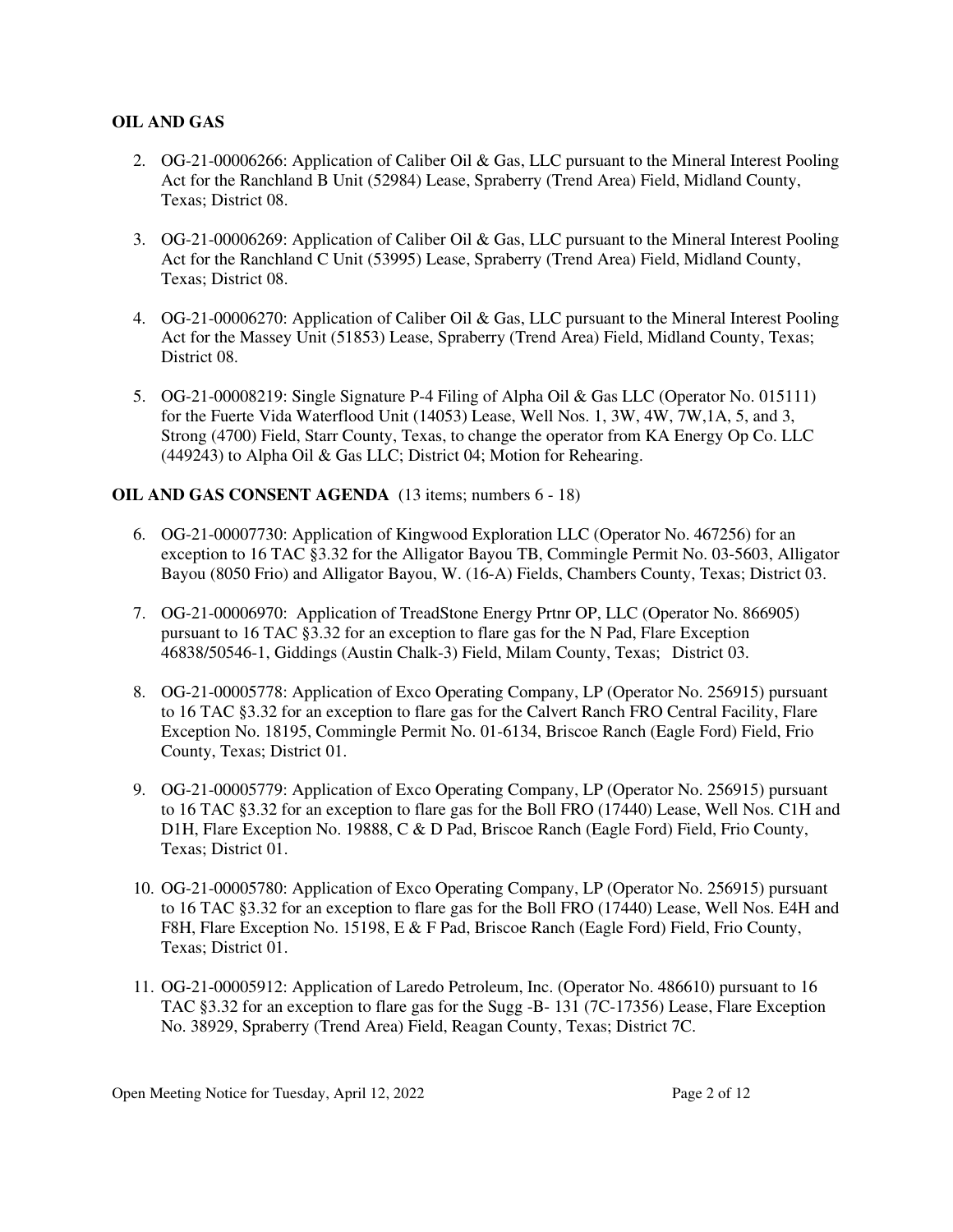- 12. OG-21-00007647: Application of Kingwood Exploration LLC (Operator No. 467256) to consider a maximum efficient rate allowable and to cancel overproduction for the A. L. Miller (27866) Lease, Well No. B 5C, in the Alligator Bayou (8050 Frio) Field, Chambers County, Texas; District 03.
- 13. OG-21-00006073: Application of XTO Energy Inc. (Operator No. 945936) to consider a net gasoil ratio and cancellation of overproduction for all wells located on the Baba Looey C2-30-19 WB3 (53593) Lease, Baba Looey C2-30-19 TB2 (53964) Lease, Baba Looey C2-30-19 SB1 (54191) Lease, Baba Looey C2-30-19 WA1 (54265) Lease, and Baba Looey C2-30-19 WB1 (55012) Lease, Wolfbone (Trend Area) Field, Pecos County, Texas; District 08.
- 14. OG-21-00006520: Application of Caribou Operating, Inc. (Operator No. 131827) to consider a net gas-oil ratio for the Pace (33783) Lease, Well No. 1, and the Briscoe (33661) Lease, Well Nos. 5 and 6, and the cancellation of overproduction for these leases in the Antelope, SE (Marble Falls) Field, Jack County, Texas; District 09.
- 15. OG-21-00008207: Single Signature P-4 Filing of Hamilton, Clay (Operator No. 348557) for the McClendon, Loula Bell (10151) Lease, Well No 1, Elaine, W. (San Miguel) Field, Zavala County, Texas, to change the operator from Regency Energy, Inc. (Operator No. 698761) to Hamilton, Clay; District 01.
- 16. OG-21-00008302: Complaint of T. Worth Davis that B.P. Productions Inc. (Operator No. 040797) does not have a good faith claim to operate the Lutenbacher (00057) Lease, All Wells, Berclair (Vicksburg) Field, Goliad County, Texas; District 02.
- 17. OG-21-00008303: Complaint of T. Worth Davis that B.P. Productions Inc. (Operator No. 040797) does not have a good faith claim to operate the Lutenbacher, M. (05391) Lease, Well No. 4, Berclair (2700 Frio) Field, Goliad County, Texas; District 02.
- 18. O&G Case No. 00009039: Occidental Permian Ltd. for authority pursuant to 16 TAC §3.50 to approve or certify an EOR project for the Wasson ODC Unit (#60000), Wasson (95397 001) Field, Yoakum County, Texas.

## **OFFICE OF GENERAL COUNSEL**

#### **MASTER DEFAULT ORDERS** (10 items; numbers 19 - 28)

- 19. O&G 00006778: Enforcement action against Wise Oil Group Operating, LLC (Operator No. 933090) for Violation of Statewide Rules on the Reed -B- 15 (08-21701) Lease, Well No. 7, MPF (Yates) Field, Pecos County, Texas. Violation of 16 TAC §3.73(i).
- 20. O&G 00007271: Enforcement action against Rhyne, J.V. (Operator No. 706379) for Violation of Statewide Rules on the Richey, J.E. Lease, Well No. 2A (Drilling Permit No. 851206), Jim Ned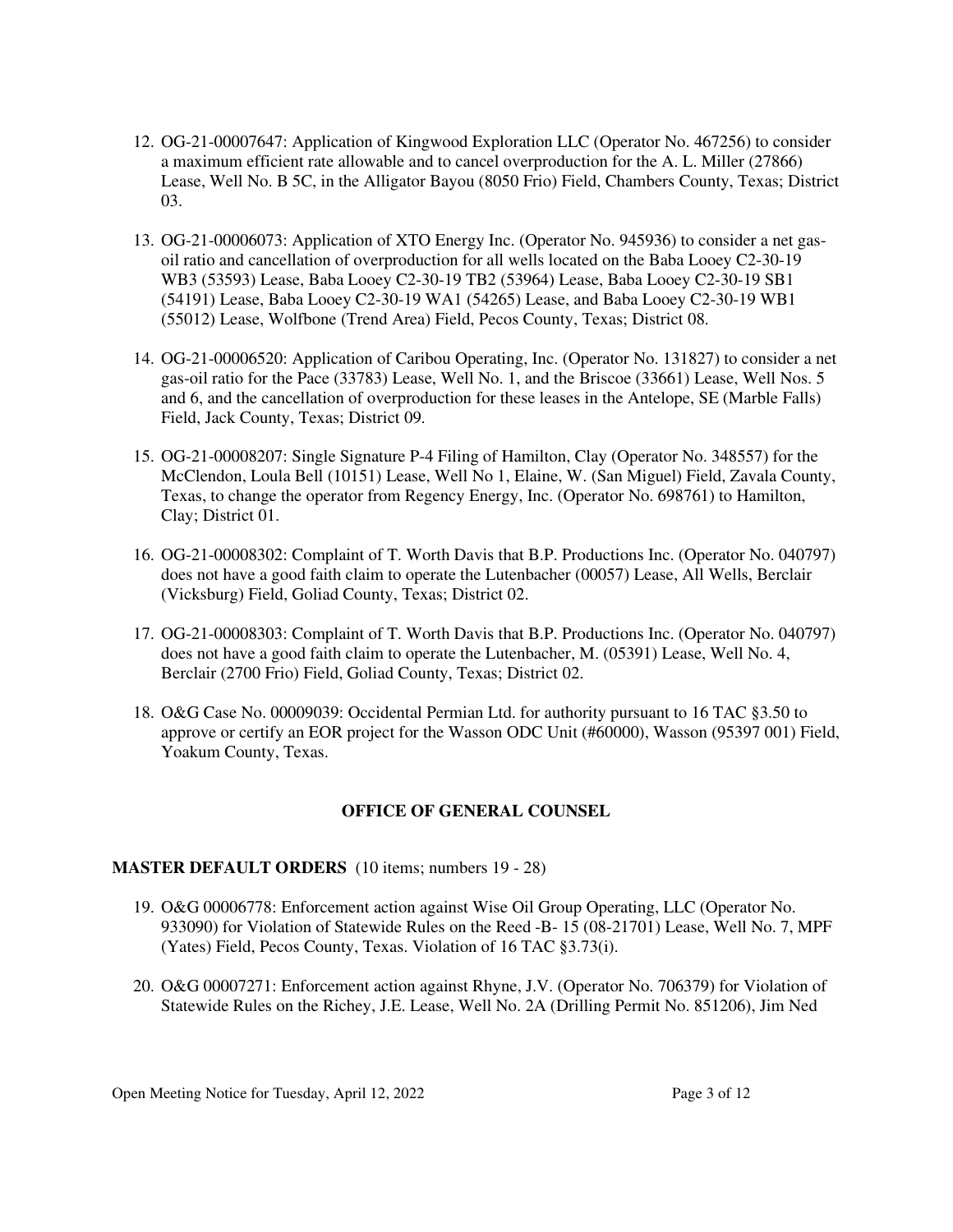(Morris) Field, Coleman County, Texas, District No. 7B. Violation of 16 TAC §§3.3(2),  $3.8(d)(4)(H)(i)(I), 3.8(d)(4)(H)(i)(III), 3.13(a)(6)(A), and 3.16(b).$ 

- 21. O&G 00007775: Enforcement action against Vickers Production Comp L.L.C. (Operator No. 885106) for Violation of Statewide Rules on the H & H Drilling Company Lease, Well No. 1H (RRC ID No. 7C-166623), Angus (Strawn) Field, Crockett County, Texas. Violation of 16 TAC  $§3.14(b)(2)$ .
- 22. O&G 00007777: Enforcement action against Vickers Production Comp L.L.C. (Operator No. 885106) for Violation of Statewide Rules on the H & H Drilling Company Lease, Well No. 2H (RRC ID No. 7C-167578), Angus (Strawn) Field, Crockett County, Texas. Violation of 16 TAC  $§3.14(b)(2)$ .
- 23. O&G 00007886: Enforcement action against Elam Oil Company LLC (Operator No. 246553) for Violation of Statewide Rules on the Scull, Alice Warren (01-02284) Lease, Well No. 1, La Vernia Field, Wilson County, Texas. Violation of 16 TAC §§3.3(1), 3.3(2), and 3.14(b)(2).
- 24. O&G 00007922: Enforcement action against Elam Oil Company LLC (Operator No. 246553) for Violation of Statewide Rules on the Scull, C. E. Est. Dr. (01-00911) Lease, Well Nos. 1 and 2, La Vernia Field, Wilson County, Texas. Violation of 16 TAC §§3.3(1), 3.3(2), 3.3(3), 3.13(a)(6)(A), and 3.14(b)(2).
- 25. O&G 00007971: Enforcement action against Rhyne, J.V. (Operator No. 706379) for Violation of Statewide Rules on the Manley, Benge Lease, Well No. 1 H (RRC ID No. 09-237547) and Tank Battery, Newark, East (Barnett Shale) Field, Palo Pinto County, Texas. Violation of 16 TAC §§3.3(2), 3.8(d)(1), and 3.14(b)(2).
- 26. O&G 00008341: Enforcement action against Rhyne, J.V. (Operator No. 706379) for Violation of Statewide Rules on the Jenkins, Leon Unit 2 Lease, Well No. 1 C (RRC ID No. 7B-105188), Mineral Wells, S. (Strawn 3680) Field, Palo Pinto County, Texas. Violation of 16 TAC  $§3.14(b)(2)$ .
- 27. O&G 00008344: Enforcement action against Rhyne, J.V. (Operator No. 706379) for Violation of Statewide Rules on the Scoggins, J. Lease, Well No. 1 (RRC ID No. 7B-113905), Mineral Wells, S. (Price Sand) Field, Palo Pinto County, Texas. Violation of 16 TAC §§3.3(1), 3.3(2), and  $3.14(b)(2)$ .
- 28. O&G 00008435: Enforcement action against Rhyne, J.V. (Operator No. 706379) for Violation of Statewide Rules on the Burrows Lease, Well No. 1H (RRC ID No. 09-253276), Newark, East (Barnett Shale) Field, Parker County, Texas. Violation of 16 TAC §§3.3(1), 3.3(2), and 3.14(b)(2).

# **AGREED ENFORCEMENT ORDERS** (87 items; numbers 29 - 115)

29. O&G 00003871: Santa Fe Operating LLC (Operator No. 748158) enforcement action regarding Sabine Leslie Lease, Well No. 1H (RRC ID No. 06-190123), Huxley (6100) Field, Shelby County, Texas. Violation of 16 TAC §§3.3(1), 3.3(2), and 3.73(i).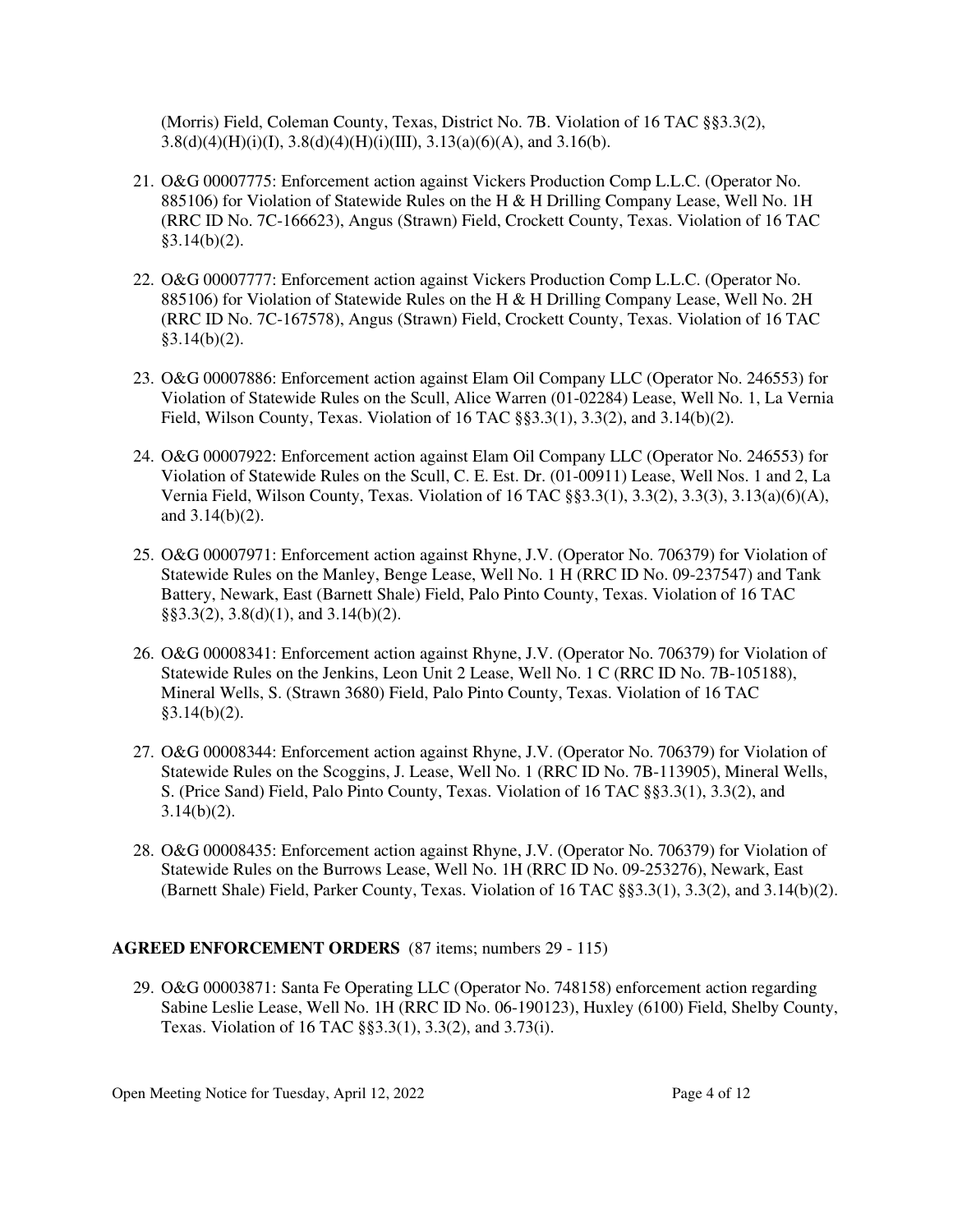- 30. O&G 00006704: Pharoah Oil & Gas, Inc. (Operator No. 661322) enforcement action regarding Shirk, J. H. -B- (7C-03453) Lease, Well Nos. 16 and 18, Shirk (Grayburg) Field, Upton County, Texas. Violation of 16 TAC §§3.3(2), 3.8(d)(1), and 3.17(a).
- 31. O&G 00007969: Veteran Exploration and Prod, LLC (Operator No. 884874) enforcement action regarding N. Elrod USMC (09-34012) Lease, Well No. 1, Trans-Continental (Miss. 5550) Field, Archer County, Texas. Violation of 16 TAC  $\S$ §3.8(d)(1), 3.8(d)(4)(H)(i)(II), 3.8(d)(4)(H)(iv), and 3.73(i).
- 32. O&G 00008018: GTG Operating, LLC (Operator No. 337080) enforcement action regarding Dickie Unit (7B-12273) Lease, Well No. 6, Stephens County Regular Field, Stephens County, Texas. Violation of 16 TAC §3.8(d)(1).
- 33. O&G 00008514: GTG Operating, LLC (Operator No. 337080) enforcement action regarding Stuart, J.N. "A" (7B-20112) Lease, Well No. 198, Palo Pinto County Regular Field, Palo Pinto County, Texas. Violation of 16 TAC §3.46(a).
- 34. O&G 00008689: GTG Operating, LLC (Operator No. 337080) enforcement action regarding Dickie Unit (7B-12273) Lease, Well Nos. 2, 7, 8, 9, 12, and 15, Stephens County Regular Field, Stephens County, Texas. Violation of 16 TAC §3.73(i).
- 35. GUD 10912: MFC Property Management (Company ID No. 9248) enforcement action regarding MFC Property Mobile Home Park System (System ID No. 260354), El Paso County, Texas. Violation of 16 TAC §8.130(c).
- 36. GUD 00008064: Epic Consolidated Operations, LLC (Company ID No. 9477) enforcement action regarding Epic Consolidated/Reg 7 Tank (Unit No. 32352), Tank 3002 (System ID No. 967899), Nueces County, Texas. Violation of 16 TAC §8.1(b)(2).
- 37. GUD 00008070: Epic Consolidated Operations, LLC (Company ID No. 9477) enforcement action regarding Epic Consolidated/Reg 7 Liq (Unit No. 31318), Tierra Pipeline South, 4", 6" (System ID No. 96531), Bee, Nueces, San Patricio Counties, Texas. Violation of 16 TAC §8.1(b)(2).
- 38. Damage Prevention 070082: CPS Energy enforcement action for violation of 16 TAC §18.8(a), at 212 Vivian Ln. (Gentlemen), Balcones Heights, Bexar County, Texas.
- 39. Damage Prevention 070317: CPS Energy enforcement action for violation of 16 TAC §18.8(a), at 226 Rainbow (Cloudhaven), San Antonio, Bexar County, Texas.
- 40. Damage Prevention 070322: CPS Energy enforcement action for violation of 16 TAC §18.8(a), at 365 Berman Rd. (Clarance Tinker Dr.), San Antonio, Bexar County, Texas.
- 41. Damage Prevention 070783: Ward Electric enforcement action for two violations of 16 TAC §§18.11(b) at 724 Cromane Rd. (Lesson St.), Fort Worth, Tarrant County, Texas.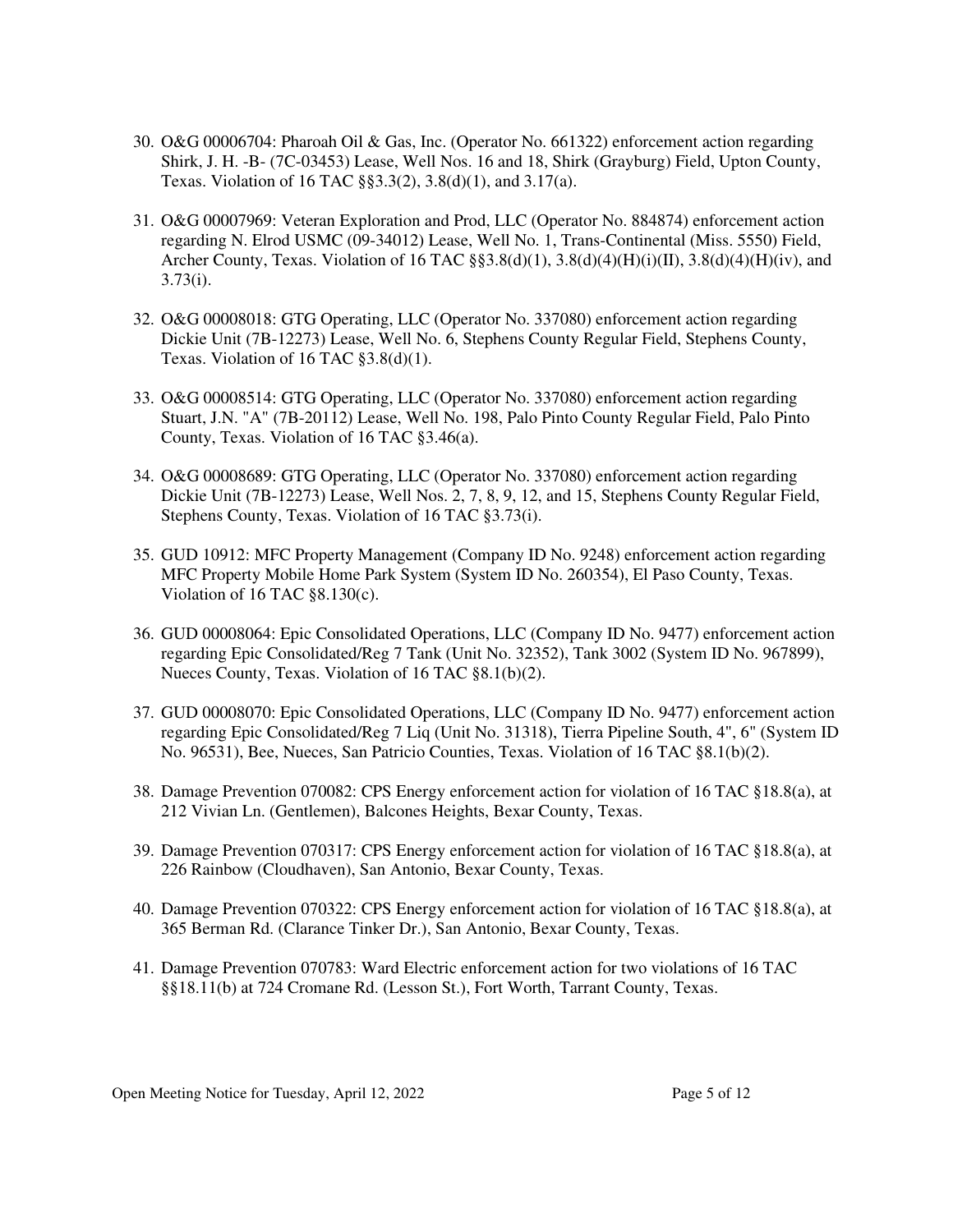- 42. Damage Prevention 070919: BFK Communications Services enforcement action for violation of 16 TAC §18.11(b), at 7305 Bonnie View Rd. (Cedardale Dr.), Dallas, Dallas County, Texas.
- 43. Damage Prevention 071214: City of Corpus Christi Gas Dept. enforcement action for violation of 16 TAC §18.8(a), at 5643 Lexington (Holly), Corpus Christi, Nueces County, Texas.
- 44. Damage Prevention 072032: Medd Electric, LLC enforcement action for violation of 16 TAC §§18.11(b) and 18.11(c), at 807 W. 7th (Bea), Dalhart, Dallam County, Texas.
- 45. Damage Prevention 072123: QA Construction Services, Inc. enforcement action for two violations of 16 TAC §§18.11b) and 18.3(e), at 1111 Gazania Dr. (Sweetwood Song), Pflugerville, Travis County, Texas.
- 46. Damage Prevention 072247: Mercer Construction Company enforcement action for two violations of 16 TAC §§18.11b) and 18.11(c), at 913 Hancock Ave. (6th), Corpus Christi, Nueces County, Texas.
- 47. Damage Prevention 072256: R&S Construction enforcement action for violation of 16 TAC §§18.11(b) and 18.11(c), at 1001 E. Southlake Blvd. (Carroll), Southlake, Tarrant County, Texas.
- 48. Damage Prevention 072323: Atmos Energy Corp., Mid-tex Div. enforcement action for violation of 16 TAC §18.8(a), at 5337 Peninsula Way (Anchor Bay Dr.), Garland, Dallas County, Texas.
- 49. Damage Prevention 072779: Mustang Plumbing enforcement action for violation of 16 TAC §§18.4(a) and 18.11(b), at 4413 Mandalin St. (Carries Ranch Rd.), Pflugerville, Travis County, Texas.
- 50. Damage Prevention 073236: CPS Energy enforcement action for violation of 16 TAC §18.11(b), at 211 Utah (Dreiss), San Antonio, Bexar County, Texas.
- 51. Damage Prevention 073255: Cam-Crete Contracting Corp. enforcement action for violation of 16 TAC §18.11(b), at 7801 Harbor Dr. (Evinrude Dr.), Rowlett, Dallas County, Texas.
- 52. Damage Prevention 073319: Deanco, Inc. enforcement action for two violations of 16 TAC §§18.11b) and 18.11(c), at 3200 Blk. W. Davis Field, Conroe, Montgomery County, Texas.
- 53. Damage Prevention 073566: Centerpoint Energy Entex enforcement action for violation of 16 TAC §18.8(a), at 2615 Robinhood Rd. (Kirby Dr.), Houston, Harris County, Texas.
- 54. Damage Prevention 073578: CPS Energy enforcement action for violation of 16 TAC §18.11(a), at E. Houston St. (N. Foster Rd.), San Antonio, Bexar County, Texas.
- 55. Damage Prevention 073591: Atmos Energy Corp., Mid-tex Div. enforcement action for violation of 16 TAC §18.8(a), at 4800 Myers Rd. (Sublett), Arlington, Tarrant County, Texas.
- 56. Damage Prevention 073599: Driver Pipeline Company enforcement action for violation of 16 TAC §18.10(b), at 1900 E. 7th (McKinley), Odessa, Ector County, Texas.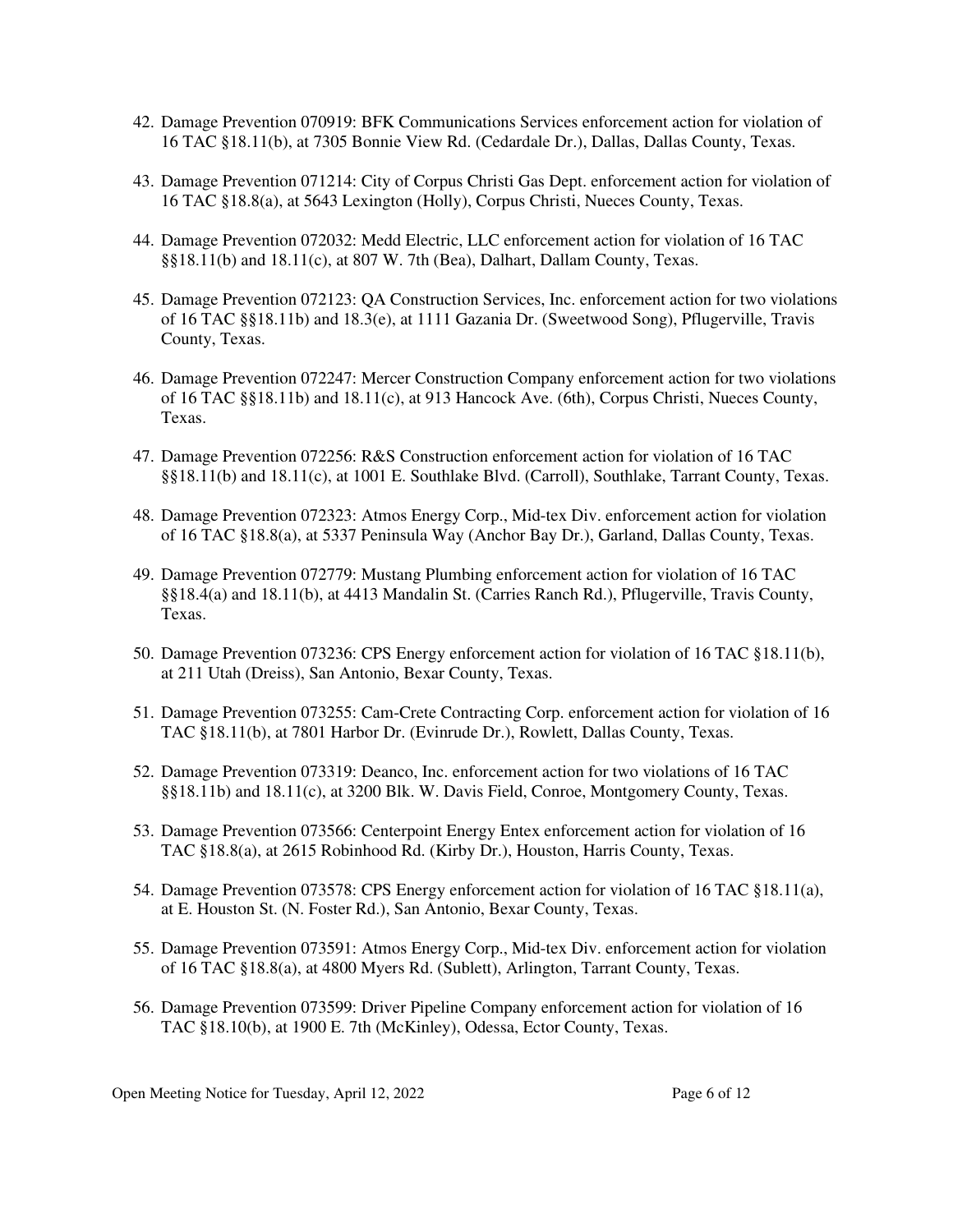- 57. Damage Prevention 073635: Targa Pl. Mid-Cont. West Tex, LLC enforcement action for violation of 16 TAC §18.8(a), at FM 33 (N. Entrance Rd.), Big Lake, Reagan County, Texas.
- 58. Damage Prevention 073667: City of Corpus Christi Gas Dept. enforcement action for violation of 16 TAC §18.8(a), at 1353 London Towne (CR 33), Corpus Christi, Nueces County, Texas.
- 59. Damage Prevention 073694: Brogdon Lawn Irrigation enforcement action for two violations of 16 TAC §§18.11b) and 18.11(c), at Scroggins Ave. (Payne St.), Weatherford, Parker County, Texas.
- 60. Damage Prevention 073697: Driver Pipeline Company enforcement action for violation of 16 TAC §18.10(b), at 2324 Evanston Ave. (W. Commerce St.), Dallas, Dallas County, Texas.
- 61. Damage Prevention 073698: City of Denton enforcement action for violation of 16 TAC §18.10(b), at Bell Place (McKinney St.), Denton, Denton County, Texas.
- 62. Damage Prevention 073699: Mabak Directional Drilling, Inc. enforcement action for violation of 16 TAC §18.10(b), at 1101 Elm St. (Eleventh St.), Denton, Denton County, Texas.
- 63. Damage Prevention 073706: Epcor Gas Texas, Inc. enforcement action for violation of 16 TAC §18.8(a), at 20502 New Kentucky Village Dr. (Fearless Dr.), Hockley, Harris County, Texas.
- 64. Damage Prevention 073712: Atmos Energy Corp., Mid-tex Div. enforcement action for violation of 16 TAC §18.8(a), at 5807 Norway Rd. (Preston Rd.), Dallas, Dallas County, Texas.
- 65. Damage Prevention 073719: Atmos Energy Corp., Mid-tex Div. enforcement action for violation of 16 TAC §18.8(a), at Coit Rd. (Spring Creek Pkwy.), Plano, Collin County, Texas.
- 66. Damage Prevention 073720: Atmos Energy Corp., Mid-tex Div. enforcement action for violation of 16 TAC §18.8(a), at 221 N. Interurban St. (W. Tyler St.), Richardson, Dallas County, Texas.
- 67. Damage Prevention 073732: Atmos Energy Corp., Mid-tex Div. enforcement action for violation of 16 TAC §18.8(a), at 1858 Green Tree Ln. (Fawn Ridge Dr.), Duncanville, Dallas County, Texas.
- 68. Damage Prevention 073734: Hilcorp Energy Company enforcement action for violation of 16 TAC §18.8(a), at CR 3282 (Lasalle Landing Rd.), Vanderbilt, Jackson County, Texas.
- 69. Damage Prevention 073744: Centerpoint Energy Entex enforcement action for violation of 16 TAC §18.8(a), at 22703 Ravens Lake Dr., Katy, Fort Bend County, Texas.
- 70. Damage Prevention 073751: Atmos Energy Corp., Mid-tex Div. enforcement action for violation of 16 TAC §18.8(a), at 2709 Haynie St. (Handley Park), Fort Worth, Tarrant County, Texas.
- 71. Damage Prevention 073757: Atmos Energy Corp., Mid-tex Div. enforcement action for violation of 16 TAC §18.8(a), at 803 S. Rosemont Ave. (W. Brooklyn), Dallas, Dallas County, Texas.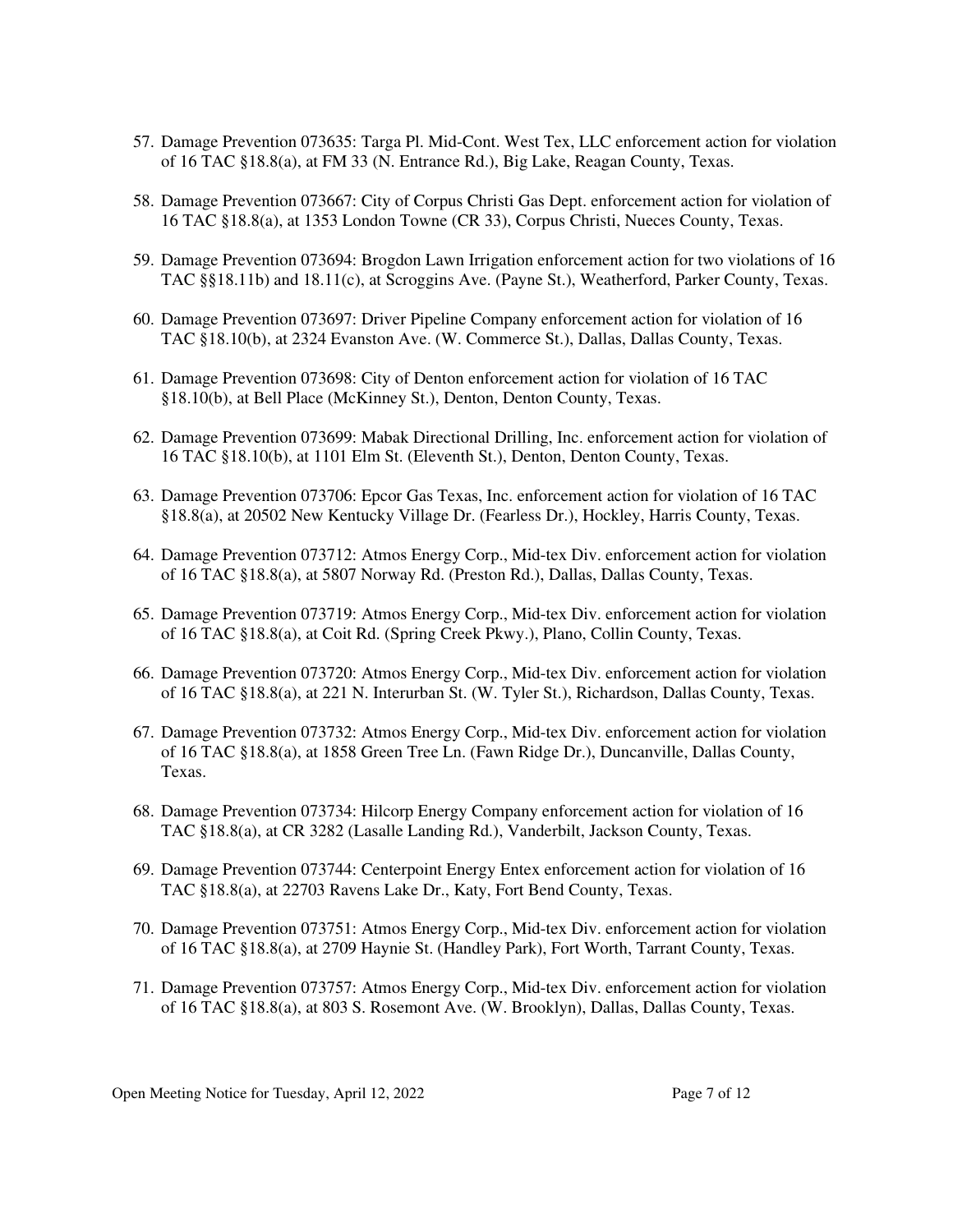- 72. Damage Prevention 073758: Atmos Energy Corp., Mid-tex Div. enforcement action for violation of 16 TAC §18.8(a), at 5415 Martel (Glencoe), Dallas, Dallas County, Texas.
- 73. Damage Prevention 073759: Atmos Energy Corp., Mid-tex Div. enforcement action for violation of 16 TAC §18.8(a), at 405 Sunset Ln. (Scott Rd.), Fort Worth, Tarrant County, Texas.
- 74. Damage Prevention 073761: Centerpoint Energy Entex enforcement action for violation of 16 TAC §18.8(a), at 718 N. Della Ave., Tyler, Smith County, Texas.
- 75. Damage Prevention 073766: Universal Natural Gas, Inc. enforcement action for violation of 16 TAC §18.8(a), at Creek Side Dr. (FM 1488), Magnolia, Montgomery County, Texas.
- 76. Damage Prevention 073768: MC Underground Utilities enforcement action for violation of 16 TAC §§18.4(a) and 18.11(b), at 125 Meadow Oaks Dr. (Oak Trail Dr.), Burleson, Johnson County, Texas.
- 77. Damage Prevention 073772: Atmos Energy Corp., Mid-tex Div. enforcement action for violation of 16 TAC §18.8(a), at 7116 Fernmeadow Circle (Tangleglen Dr.), Dallas, Dallas County, Texas.
- 78. Damage Prevention 073775: Atmos Energy Corp., Mid-Tex Div. enforcement action for violation of 16 TAC §18.8(a), at 2840 Toni Ct. (Autumn), Hurst, Tarrant County, Texas.
- 79. Damage Prevention 073776: Atmos Energy Corp., Mid-tex Div. enforcement action for violation of 16 TAC §18.8(a), at 231 N. Interurban St. (Greer), Richardson, Dallas County, Texas.
- 80. Damage Prevention 073777: Atmos Energy Corp., Mid-Tex Div. enforcement action for violation of 16 TAC §18.8(a), at 295 E. Tripp Rd. (N. Jobson Rd.), Sunnyvale, Dallas County, Texas.
- 81. Damage Prevention 073778: Atmos Energy Corp., Mid-tex Div. enforcement action for violation of 16 TAC §18.8(a), at 9627 Pinehurst Ln. (Kerrville St.), Dallas, Dallas County, Texas.
- 82. Damage Prevention 073779: Atmos Energy Corp., Mid-Tex Div. enforcement action for violation of 16 TAC §18.8(a), at 9201 Shadowcrest Dr. (Timber Knoll Dr.), College Station, Brazos County, Texas.
- 83. Damage Prevention 073781: Centerpoint Energy Entex enforcement action for violation of 16 TAC §18.8(a), at 4800 FM 1960 (Barents Dr.), Atascocita, Harris County, Texas.
- 84. Damage Prevention 073782: Atmos Energy Corp., Mid-tex Div. enforcement action for violation of 16 TAC §18.8(a), at 4905 Racquet Club Dr. (River Ridge Dr.), Arlington, Tarrant County, Texas.
- 85. Damage Prevention 073784: Atmos Energy Corp., Mid-Tex Div. enforcement action for violation of 16 TAC §18.8(a), at 413 Unbridled Rd. (Caresmatic St.), Waxahachie, Ellis County, Texas.
- 86. Damage Prevention 073785: Centerpoint Energy Entex enforcement action for violation of 16 TAC §18.8(a), at 310 N. Clegg St., Trinity, Trinity County, Texas.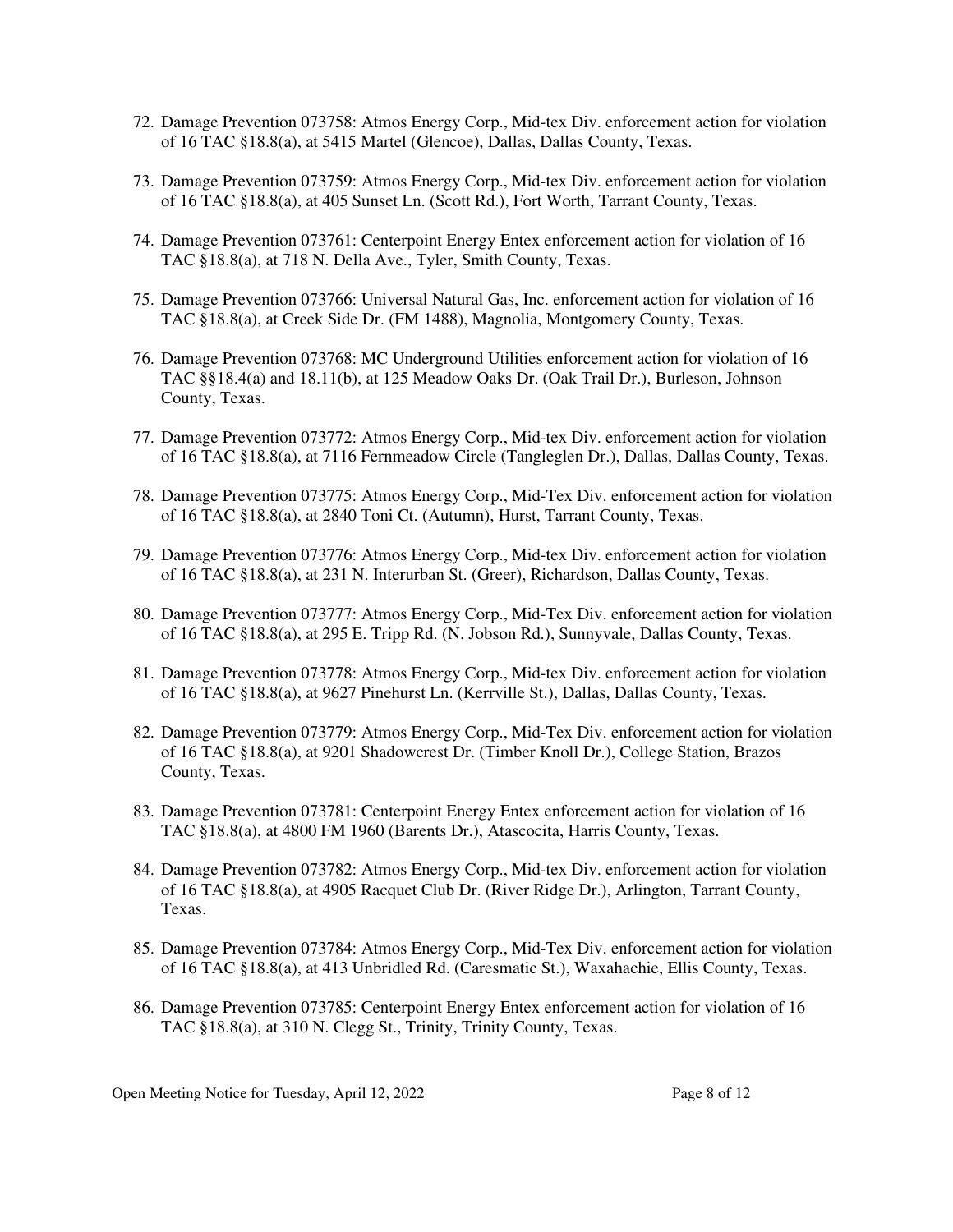- 87. Damage Prevention 073788: Reynolds & Kay, Ltd. enforcement action for violation of 16 TAC §18.10(b), at 400 Cambridge Rd. (Columbia), Tyler, Smith County, Texas.
- 88. Damage Prevention 073789: Centerpoint Energy Entex enforcement action for violation of 16 TAC §18.8(a), at CR 48 (Hwy. 110), Tyler, Smith County, Texas.
- 89. Damage Prevention 073790: Centerpoint Energy Entex enforcement action for violation of 16 TAC §18.8(a), at 9412 W. Montgomery (Conklin St.), Houston, Harris County, Texas.
- 90. Damage Prevention 073791: Atmos Energy Corp., Mid-tex Div. enforcement action for violation of 16 TAC §18.8(a), at 408 W. Mill Valley Ct. (Hamburg Dr.), Colleyville, Tarrant County, Texas.
- 91. Damage Prevention 073793: Atmos Energy Corp., Mid-Tex Div. enforcement action for violation of 16 TAC §18.8(a), at 4227 Merrell Rd. (Midway), Dallas, Dallas County, Texas.
- 92. Damage Prevention 073794: Atmos Energy Corp., Mid-tex Div. enforcement action for violation of 16 TAC §18.8(a), at 428 S. Bateman St. (Carroll Dr.), Fairfield, Freestone County, Texas.
- 93. Damage Prevention 073795: Atmos Energy Corp., Mid-Tex Div. enforcement action for violation of 16 TAC §18.8(a), at 2734 Nonesuch Rd. (Clover Ave.), Abilene, Taylor County, Texas.
- 94. Damage Prevention 073797: Atmos Energy Corp., Mid-tex Div. enforcement action for violation of 16 TAC §18.8(a), at 400 McFarland St. (Hays St.), Kerrville, Kerr County, Texas.
- 95. Damage Prevention 073798: Centerpoint Energy Entex enforcement action for violation of 16 TAC §18.8(a), at Diamond Head Rd. (Marine Dr.), Conroe, Montgomery County, Texas.
- 96. Damage Prevention 073800: Atmos Energy Corp., Mid-Tex Div. enforcement action for violation of 16 TAC §18.8(a), at 353 W. Cameron (Wilcox), Rockdale, Milam County, Texas.
- 97. Damage Prevention 073804: Atmos Energy Corp., Mid-tex Div. enforcement action for violation of 16 TAC §18.8(a), at 849 S. Davis St. (Hodge), Sulphur Springs, Hopkins County, Texas.
- 98. Damage Prevention 073810: Centerpoint Energy Entex enforcement action for violation of 16 TAC §18.8(a), at 334 Cottage (Victoria), Taft, San Patricio County, Texas.
- 99. Damage Prevention 073812: Mustang Plumbing enforcement action for violation of 16 TAC §18.4(b), at 276 Catalina Dr. (Lennox Dr.), Kyle, Hays County, Texas.
- 100. Damage Prevention 073816: Centerpoint Energy Entex enforcement action for violation of 16 TAC §18.8(a), at 420 Sartartia Rd. (Thompson Chapel Rd.), Sugar Land, Fort Bend County, Texas.
- 101. Damage Prevention 073826: Atmos Energy Corp., Mid-Tex Div. enforcement action for violation of 16 TAC §18.8(a), at Serrano Ridge (Basketweaver), Haslet, Tarrant County, Texas.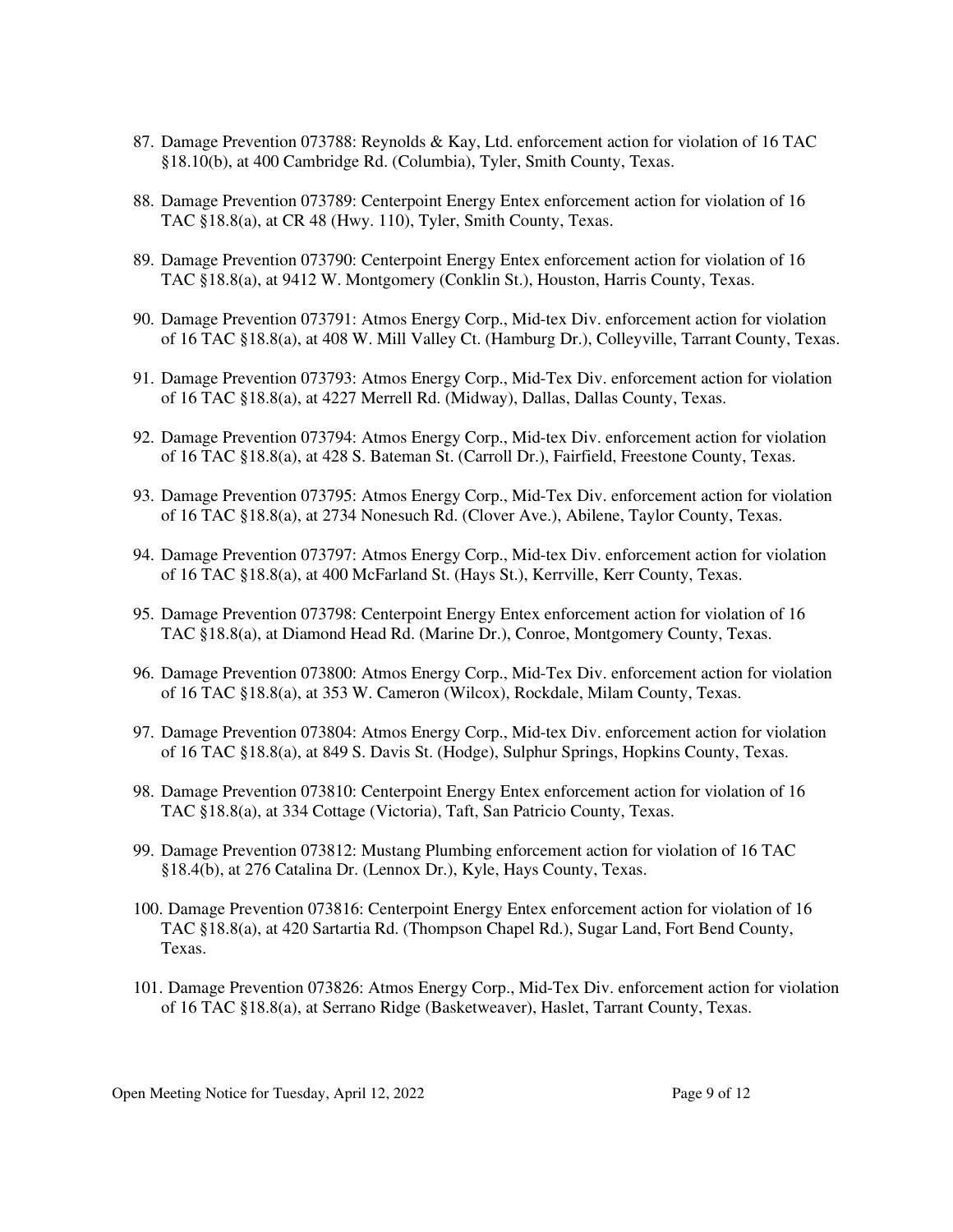- 102. Damage Prevention 073828: Centerpoint Energy Entex enforcement action for violation of 16 TAC §18.8(a), at 22518 Wolfs Meadow Ln. (Eaglebend Ln.), Katy, Fort Bend County, Texas.
- 103. Damage Prevention 073829: Redden Concrete enforcement action for violation of 16 TAC §§18.3(a), 18.11(a) and 18.11(b), at 6100 Hillcrest Ave. (Shenandoah St.), University Park, Dallas County, Texas.
- 104. Damage Prevention 073832: Atmos Energy Corp., Mid-tex Div. enforcement action for violation of 16 TAC §18.8(a), at E. 15th St. (S. Dallas St.), Kemp, Kaufman County, Texas.
- 105. Damage Prevention 073836: Centerpoint Energy Entex enforcement action for violation of 16 TAC §18.8(a), at 4111 Rice Drier Rd., Pearland, Brazoria County, Texas.
- 106. Damage Prevention 073837: Atmos Energy Corp., Mid-Tex Div. enforcement action for violation of 16 TAC §18.8(a), at 2801 S. Garden Ridge Blvd. (Ridgecreek Dr.), Flower Mound, Denton County, Texas.
- 107. Damage Prevention 073841: Atmos Energy Corp., Mid-tex Div. enforcement action for violation of 16 TAC §18.8(a), at 1602 E. McKinney St. (S. Woodrow Ln.), Denton, Denton County, Texas.
- 108. Damage Prevention 073842: Excel 4 Construction, LLC enforcement action for violation of 16 TAC §18.10(b), at 420 W. 3rd St. (Daleview Dr.), Kennedale, Tarrant County, Texas.
- 109. Damage Prevention 073845: El Paso Underground Construction enforcement action for two violations of 16 TAC §§18.11b) and 18.3(a), at 7517 Bullwhip Ct. (Cimarron Canyon Dr.), El Paso, El Paso County, Texas.
- 110. Damage Prevention 073848: Atmos Energy Corp., Mid-Tex Div. enforcement action for violation of 16 TAC §18.8(a), at 305 Phillips St. (3rd St.), Normangee, Leon County, Texas.
- 111. Damage Prevention 073849: Centerpoint Energy Entex enforcement action for violation of 16 TAC §18.8(a), at 1329 N. Whiten Ave. (W. Cedar), Tyler, Smith County, Texas.
- 112. Damage Prevention 073860: Centerpoint Energy Entex enforcement action for violation of 16 TAC §18.8(a), at 5511 Fulbrook Rd. (Wendt Park Trace), Fulshear, Fort Bend County, Texas.
- 113. Damage Prevention 073861: Patterson Professional Services enforcement action for violation of 16 TAC §18.10(b), at 608 Water St. (Chestnut St.), Whitesboro, Grayson County, Texas.
- 114. Damage Prevention 073867: Centerpoint Energy Entex enforcement action for violation of 16 TAC §18.8(a), at 5222 Elk Creek Dr. (Timber Shade), Kingwood, Harris County, Texas.
- 115. Damage Prevention 073889: Harris County FWSD #51 enforcement action for two violations of 16 TAC §§18.11b) and 18.4(a), at 100 Blk. Thornhill Oaks Dr., Houston, Harris County, Texas.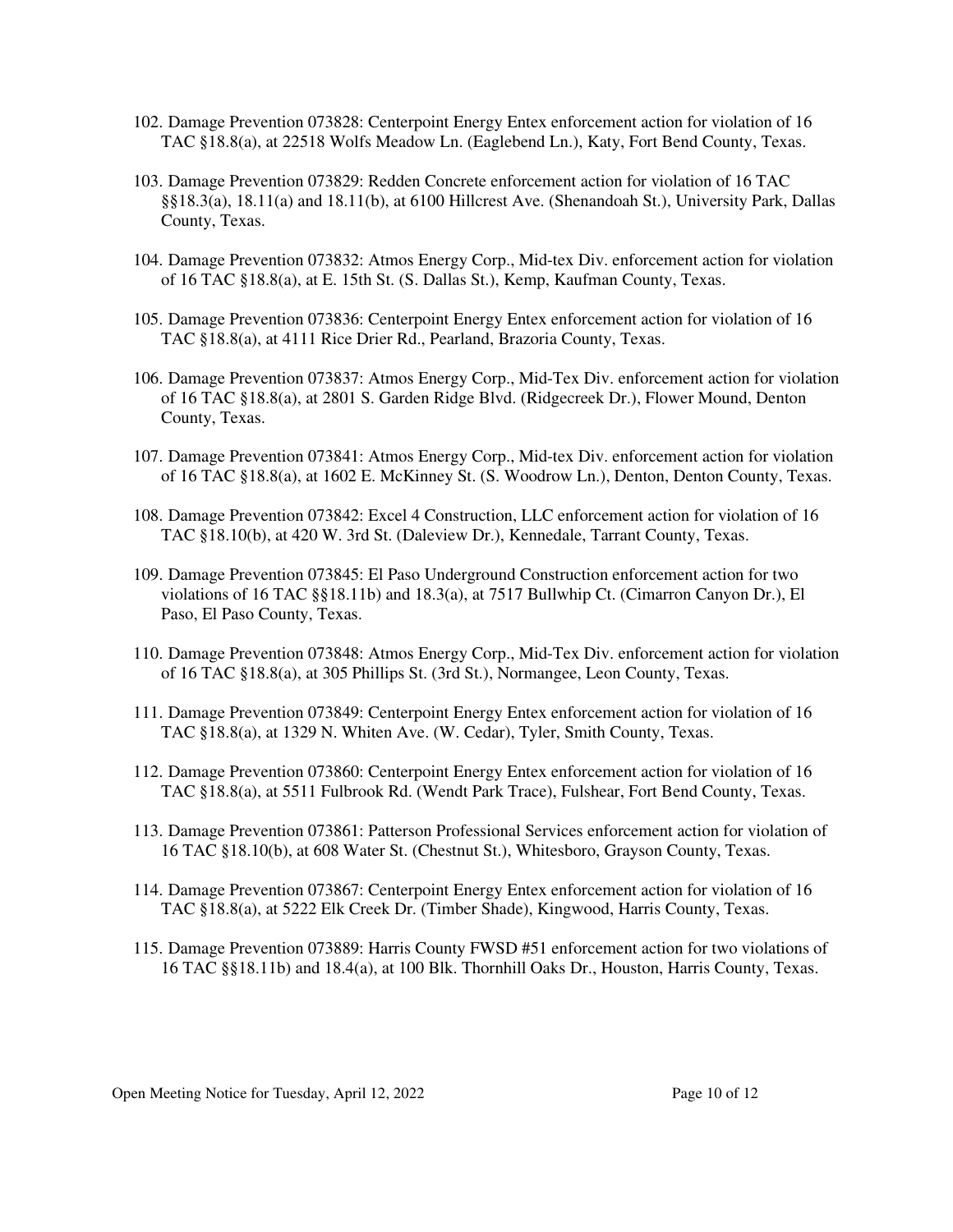### **ADMINISTRATIVE MATTERS**

### **OFFICE OF GENERAL COUNSEL**

116. Pending and/or contemplated litigation, rulemakings, and other actions initiated by or involving the U.S. Environmental Protection Agency, U.S. Department of Interior, U.S. Department of Transportation, and other federal agencies that may impact the State of Texas, including, but not limited to, the energy, pipeline, and natural resource industries.

#### **Rule Proposal**

117. Proposed amendments to 16 Texas Administrative Code (TAC) Chapter 5, relating to Carbon Dioxide (CO2), and recommendation to submit Pre-Application for Federal Class VI UIC Primacy from the Environmental Protection Agency.

### **Rule Adoption**

118. Adoption of amendments to 16 TAC §7.455, relating to Curtailment Standards, and repeal of 16 TAC §7.305, relating to Curtailment Program.

### **OIL AND GAS DIVISION**

- 119. Adoption of revisions to Form P-5LC, Irrevocable Documentary Letter of Credit, Form P-5PB, Performance Bond and POPS Form CL, Cover Letter.
- 120. Oil Field Cleanup Program Quarterly Status Report, Fiscal Year 2022, 2nd quarter.

## **PUBLIC INPUT**

121. The Commission will provide an opportunity for general public input on any matter under the jurisdiction of the Commission, in accordance with the policy adopted on September 7, 2005.

## **EXECUTIVE SESSION**

122. The Commission may enter in to closed Executive Session for discussion and consideration of items posted on this agenda notice which involve: (a) pending or contemplated litigation matters or settlement offers requiring consultation with or advice from the Commission's attorney, pursuant to Texas Government Code §551.071(1); (b) a matter in which the duty of the Commission's attorney to the Commission under the Texas Disciplinary Rules of Professional Conduct of the State Bar of Texas clearly conflicts with Chapter 551 of the Texas Government Code, pursuant to Texas Government Code §551.071(2); (c) a negotiated contract for a prospective gift or donation to the State or to the Commission, pursuant to Texas Government Code §551.073; (d) personnel matters, including the appointment, employment, or dismissal of a public officer or employee,